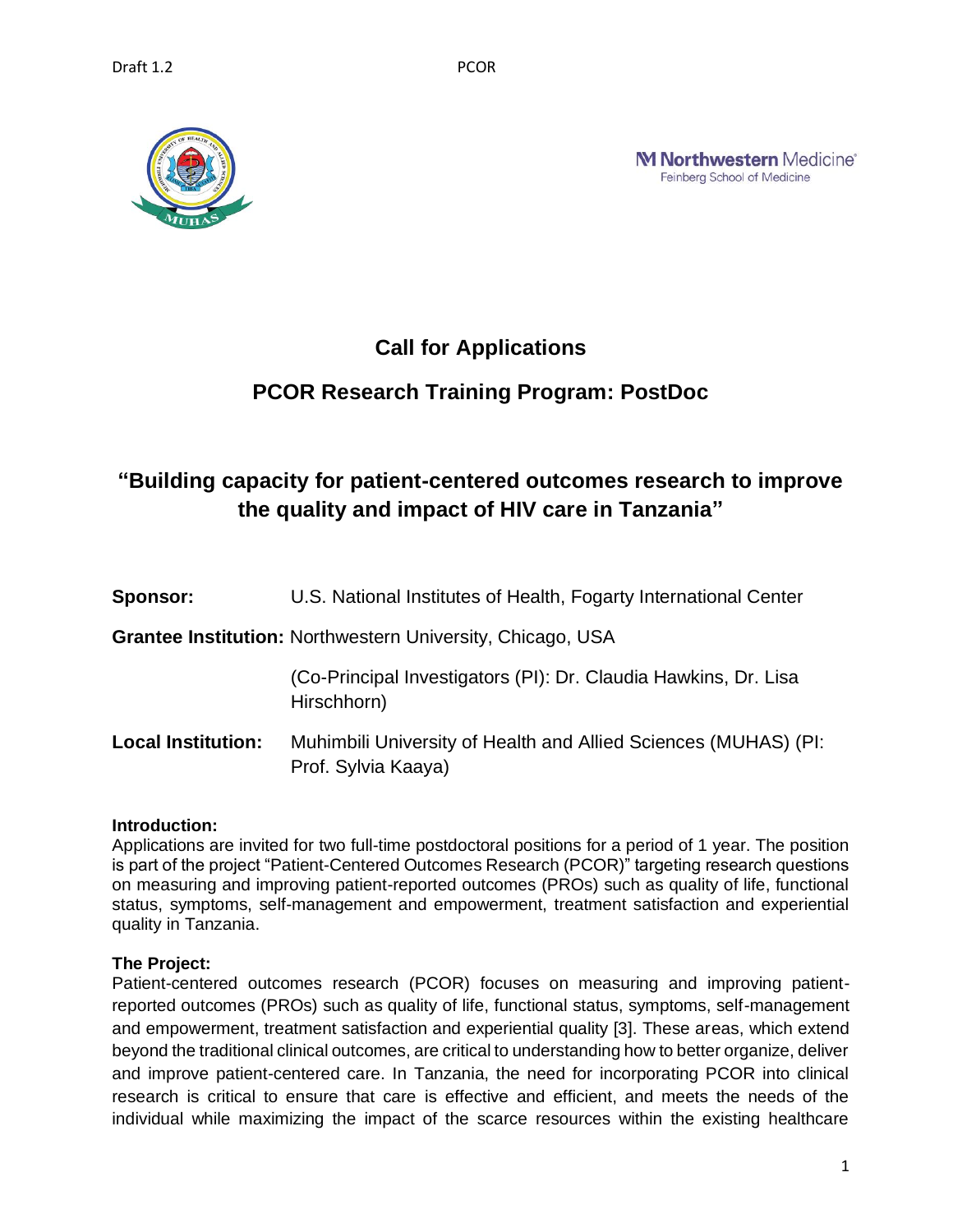system limitations. As a postdoctoral fellow you will work with the research team at MUHAS and NU to build the capacity and expertise of MUHAS research staff to design and conduct PCOR in HIV in Tanzania. Successful candidates are expected to work mainly at MUHAS and up to 12 weeks at Northwestern University taking up to three non-degrees courses relevant to their your PCOR research. Seed award funds of up to \$10,000 will be made available upon submission of a protocol and at least one scientific article is expected to be presented in an international or regional conference and submitted to a peer-reviewed journal.

## **Eligibility criteria for postdoctoral position:**

- 1. Applicants must hold a Masters or PhD degree or equivalent in a HIV health-related field that was acquired not more than 5 years prior to the application date from a recognized institution.
- 2. At least two publications in HIV or HIV-related areas
- 3. The applicant must have experience in epidemiological or clinical or implementation research using mid-level to advanced quantitative or qualitative statistical models.
- 4. The candidate should have an interest in learning novel techniques in measurement of patient-outcomes and analytical methods and applying them to improve the prevention, care or treatment of people with HIV or related co-morbidities

#### **Personal Attributes:**

We seek persons who are highly motivated able to work both independently and as part of a team, and have excellent written and verbal communication skills, including the ability to work with a diverse range of individuals and organizations with highly different backgrounds. Also a commitment to developing skills to become a mentor and teacher in HIV PCOR in Tanzania and contribute to the evidence needed to support Tanzania to end the HIV epidemic and improve care and treatment of patients living with HIV (PLWH).

## **Application:**

The application must include:

- A cover letter explaining your motivation and research interests and proposed focus of your research for this training program
- A CV containing an overview of education, experience research, teaching, administration, professional work and references
- Copies of educational certificates (academic transcripts only)
- A list of academic works publications
- A list of 2 to 3 references (name, institution, e-mail, telephone number and relation to candidate)

## **We offer:**

- An exciting work/training experience in an interdisciplinary HIV and PCOR research field including opportunity to take 12 weeks non-degree classes in PCOR methodology at Northwestern University
- Mentoring from experts in PCOR and HIV research in Tanzania and Northwestern University in Chicago
- Involvement in a new area of research in Tanzania
- A good academic environment with dedicated and enthusiastic colleagues
- A large degree of independence in work
- Flexible deliverables and modest stipend agreement